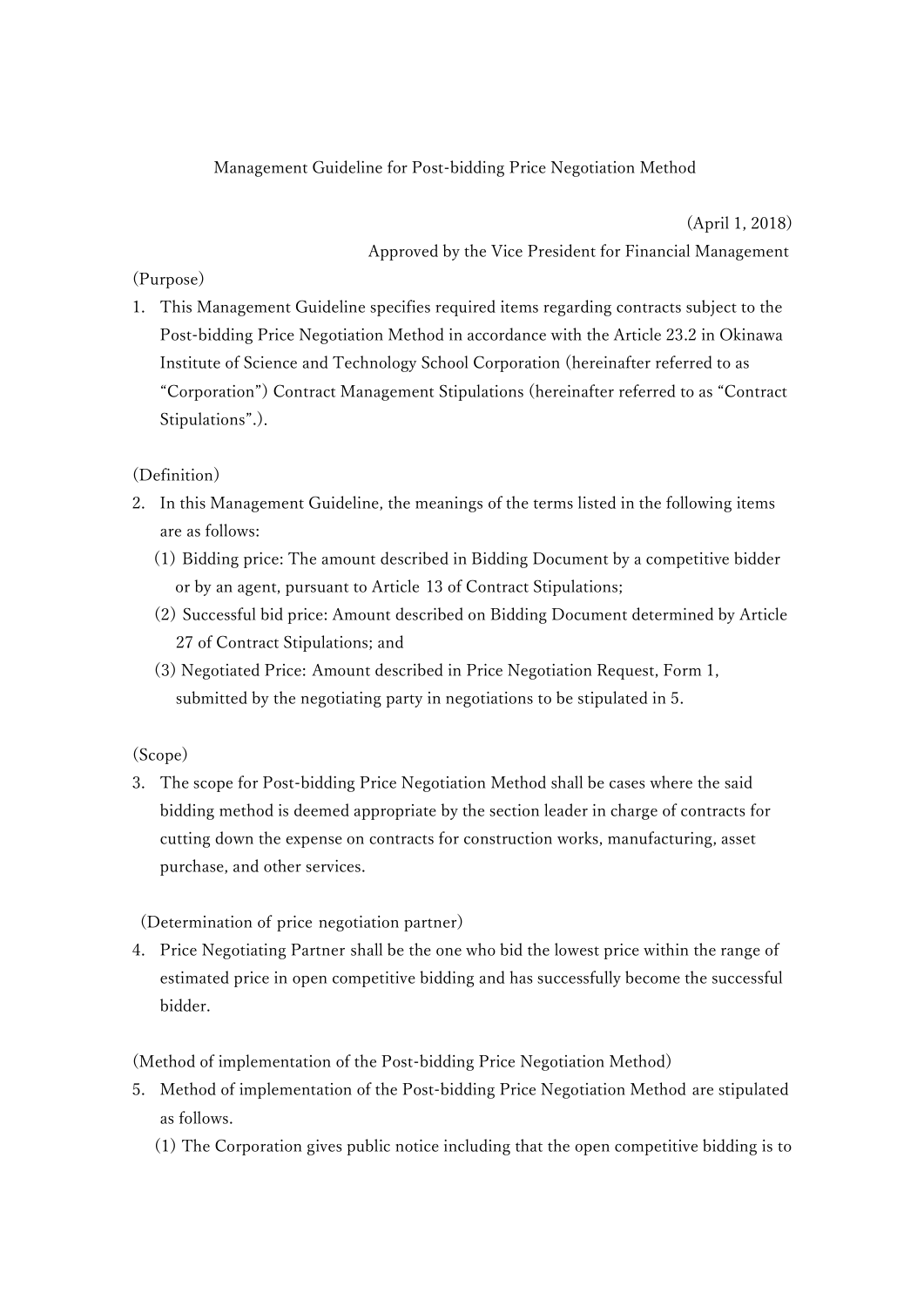be under the Post-bidding Price Negotiation Method;

- (2) A successful bidder through open competitive bidding shall be designated as a price negotiation partner;
- (3) Price negotiation shall be requested to the price negotiation partner with the submission of "Price Negotiation Request";
- (4) Indication of intention not to offer further negotiated price or not to negotiate further shall be shown with the reply submission of Form No. 1, Price Negotiation Request;
- (5) In case that the successful bidder does not agree on further price negotiations, the contract shall be concluded with the successful bid price;
- (6) The negotiation shall be terminated upon the filing of Form No. 1 "Price Negotiation Request" from the negotiating agent or upon the negotiation deadline; and
- (7) The negotiation period shall be maximum of seven days excluding Sundays, Saturdays, and National Holidays starting from the following day when the contract person in charge requests the negotiation partner for further price negotiation.

(Others)

6. In addition to this Guideline, necessary items shall be separately stipulated.

Supplementary provision

This procedure shall come into effect from April 1, 2018.